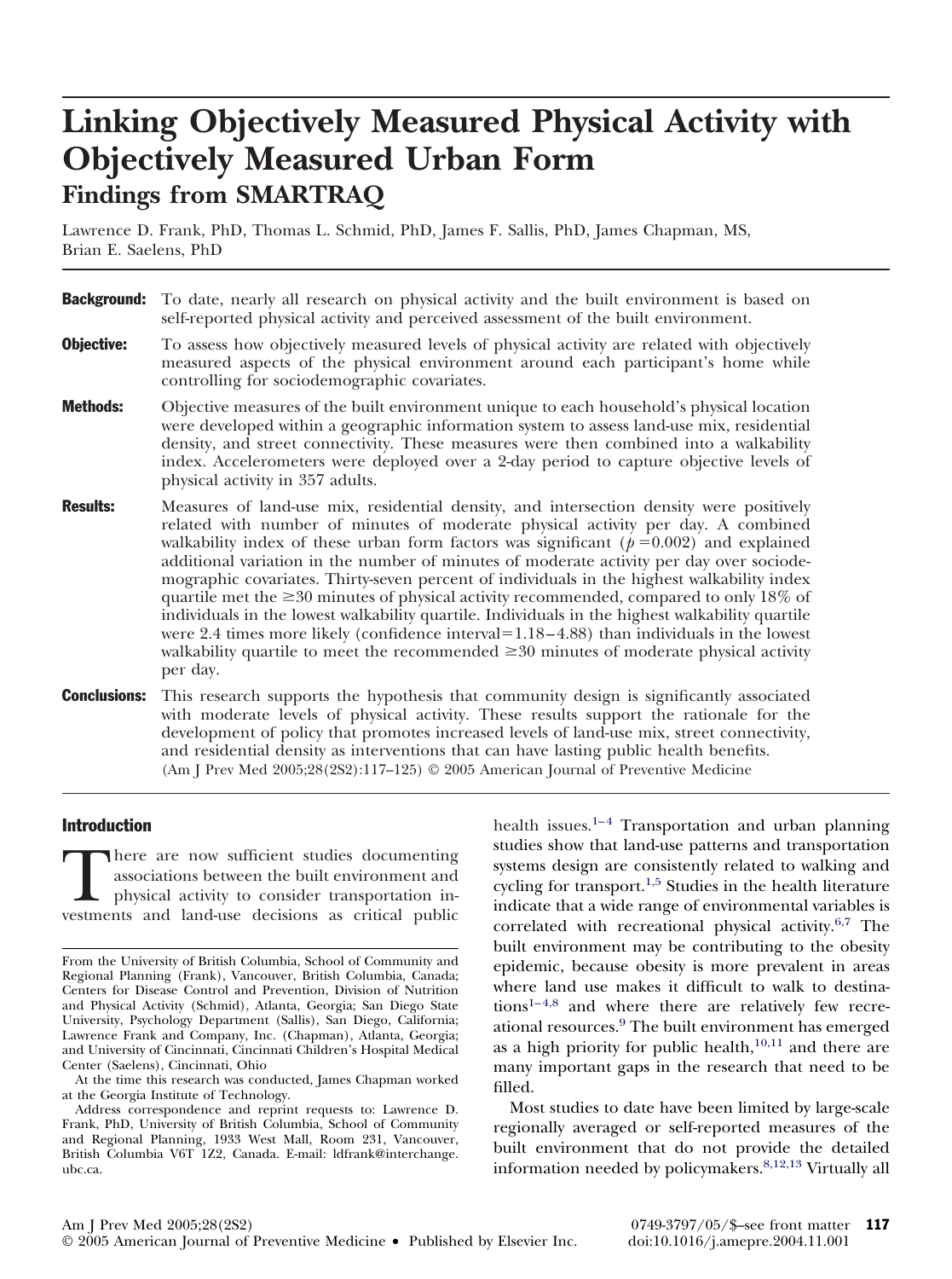studies to date have used self-reported measures of physical activity that are known to have limited validity[.14](#page-8-0) With few exceptions[,13,15](#page-8-0) studies have used limited physical activity outcome variables, such as active transport or recreational activity, although total physical activity may be most predictive of health outcomes. This study focuses on moderate physical activity, and does not distinguish between transportation, recreational, and other sources of physical activity.

The present study was designed by an interdisciplinary team to fill several gaps in the literature. The present study examined multiple, objectively measured characteristics of community design. These environmental variables were examined separately, and in an index designed to reflect overall walkability of neighborhoods. Building off recent advances in environmental assessment $4,16$  each environmental variable was computed individually for each participant, using geographic information systems (GIS) to describe the "microenvironments" that people experience regularly where they live. Physical activity was measured with an accelerometer that is among the best existing measures of objective physical activity[.17](#page-8-0)

# Methods **Recruitment and Data Collection**

Strategies for Metropolitan Atlanta's Regional Transportation and Air Quality (SMARTRAQ) is a study of transportation, land use, air quality, and health in the 13-county metropolitan Atlanta region. A total of 523 people were recruited from the SMARTRAQ study area. Figure 1 shows the study area and the home location of these 523 participants.

Data collection occurred between 2001 and 2003. A random-digit-dialing method of computer-aided telephone interview recruitment and data collection was used, and accelerometers were mailed out and mailed back in prepaid envelopes. Participants were recruited based on age (20 to 70 years); household annual income (<\$45,000 or >\$54,999); and the level of net residential density, a ratio of the number of households to residential land area, in which they reside. To capture a range of urban form conditions, participants were recruited from both higher- and lower-density environments (below four or above six dwellings per residential acre). Efforts were also made to focus recruitment into areas with more intersections per kilometer (connectivity) and with more commercial activity (mixed use).

The response rate was the ratio between completed interviews and total eligible sample called on the telephone. The response rate was calculated for recruitment and retrieval of data. The overall response rate was determined by multiplying the two resultant rates. The overall response rate was 30.4%.

Participants were asked to wear accelerometers for 2 days. Following the recruitment call, an accelerometer device was mailed to objectively measure physical activity. Objective physical activity data were electronically downloaded from the mailed-back accelerometer. Gender, age, ethnicity, and the highest level of education attained were self-reported during



**Figure 1.** Study area and home location of activity monitor users  $(n = 523)$ .

the recruitment call. Ethnicity was dichotomized into white or nonwhite, and level of education was dichotomized into having or not having attained at least a bachelor's degree. The sample size declined from 523 to 357 persons based on the validity and completeness of the accelerometer data that were received.

## **Physical Activity**

Participants in the present study wore a Manufacturing Technology Incorporated (MTI, formerly Computer Science and Applications, Inc. activity monitor, Fort Walton Beach FL) accelerometer for 2 days concurrent with the travel survey data collection period. Participants were randomly assigned different day pairs to ensure a range of travel and objective physical activity data for all 7 days of the week. Incentives ranging up to \$20 were paid upon receipt of the equipment with valid data. The accelerometer provides estimates of movement in the vertical plane when worn on the hip and has been shown to be reliable and valid in the estimate of adults' physical activity[,18,19](#page-8-0) particularly of moderate intensity[.20](#page-8-0)

## **Measuring Urban Form**

Determining the association of urban form with physical activity requires having sufficient data in contrasting urban environments. This is especially critical within a region like Atlanta with relatively few places that are not low density, single use, and characterized with poorly connected street networks. Therefore, urban form–based criteria were devel-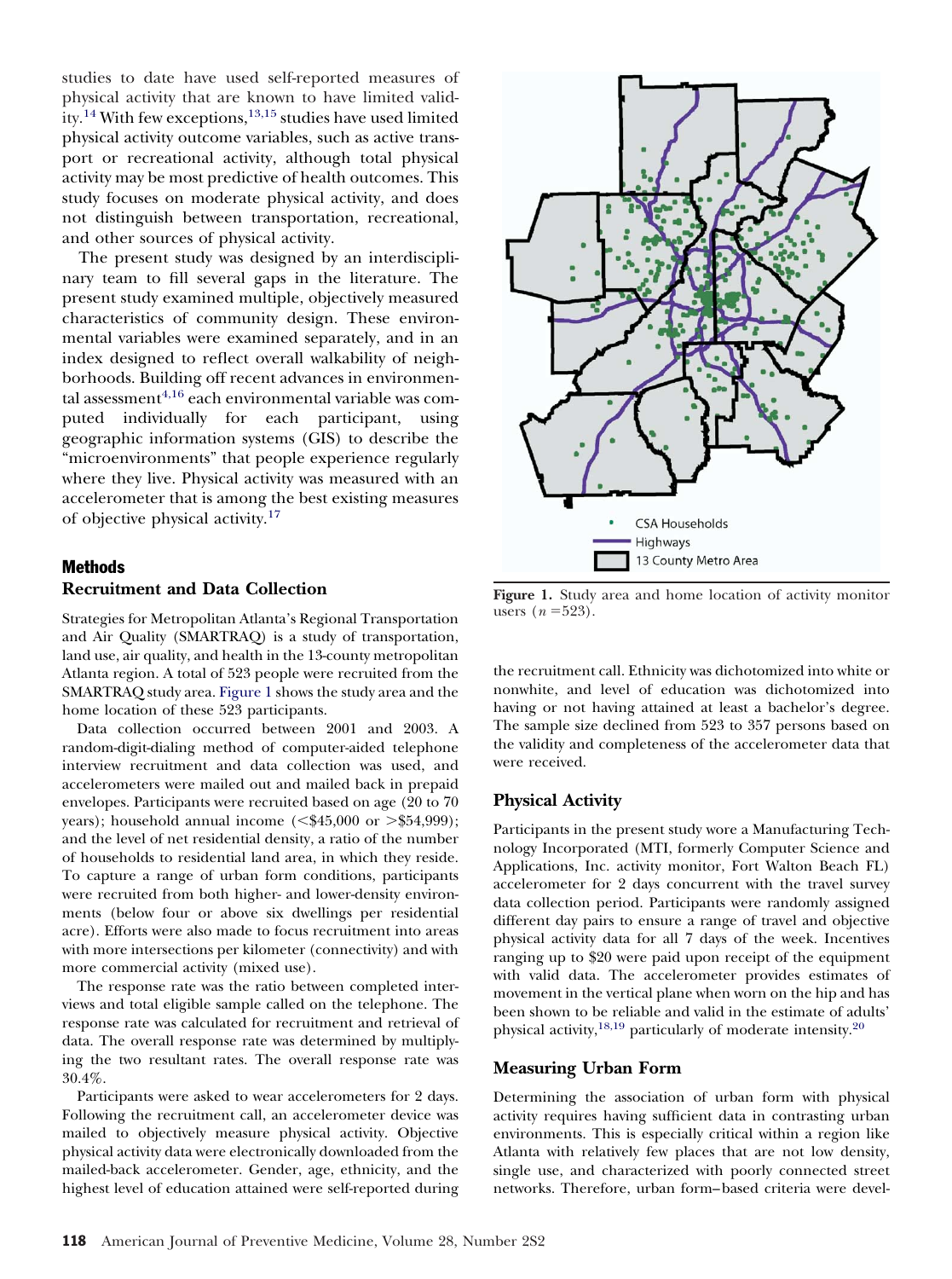| <b>Table 1.</b> Urban form measures |                                                                                                                    |                                                  |                                                         |                                                             |                                                                           |  |
|-------------------------------------|--------------------------------------------------------------------------------------------------------------------|--------------------------------------------------|---------------------------------------------------------|-------------------------------------------------------------|---------------------------------------------------------------------------|--|
| <b>Measure</b>                      | <b>Definition</b>                                                                                                  | Scale of<br>measurement<br>for<br>recruitment    | Scale of<br>measurement for<br>target area<br>selection | <b>Equation</b>                                             | Data source $(s)$                                                         |  |
| Net residential<br>density          | Number of<br>residential<br>units per<br>residential<br>acre                                                       | $1 - \times 1$ -km grid                          | Census block group                                      | Count of households/<br>acres of land in<br>residential use | 2000 Census data and<br>regional land cover<br>data from aerial<br>images |  |
| <b>Street</b><br>connectivity       | Number of<br>intersections/<br>square<br>kilometer                                                                 | $1 - \times 1$ -km grid                          | One-kilometer<br>network-based<br>street buffer         | Count of<br>intersections/<br>kilometer                     | Street center-line file                                                   |  |
| Land-use mix                        | Evenness of<br>distribution<br>of square<br>footage of<br>residential,<br>commercial.<br>and office<br>development | Not used<br>systematically<br>for<br>recruitment | One-kilometer<br>network-based<br>street buffer         | Equation below <sup>a</sup>                                 | SMARTRAQ 2001<br>parcel-level land<br>use database                        |  |

"Land-use mix  $= (-1) \times$  [(square footage of commercial / total square footage of commercial residential, and office) ln (square footage of commercial / total square footage of commercial, residential, and office) + (square footage of office / total square footage of commercial residential, and office) ln (square footage of office / total square footage of commercial residential, and office) (square footage of residential / total square footage of commercial, residential, and office) ln (square footage of residential / total square footage of commercial, residential, and office)] / ln (n3); where  $n3 = 0$  through 3 depending on the number of different land uses present. SMARTRAQ, Strategies for Metropolitan Atlanta's Regional Transportation and Air Quality.

oped to focus recruitment into neighborhoods in the region that are more or less conducive for walking.<sup>13</sup> Three measures of urban form were developed as target-area selection criteria and as subsequent independent predictors of physical activity in the analysis phase, and are described along with applicable data sources in Table 1. These measures of urban form were selected based on documentation within the literature of their association with travel choice[.13](#page-8-0) Additional testing of other urban form measures was also conducted resulting in the selection of these three measures based on their association with objectively measured physical activity.

Urban form was measured in two separate ways, within a 1-km grid system for target-area selection purposes, and within a 1-km road network-based buffer around each participant's place of residence for subsequent analysis purposes. The 1-km grid system provided a tool to determine where to geographically target recruitment based on net residential density and street connectivity as defined in Table 1. The formula for land use mix presented in Table 1 ranges from 0 to 1 and captures how evenly the square footage of commercial, residential, and office floor area is distributed within the household's 1-km network buffer. The most mixed-use buffers were assigned the highest numeric value. Areas considered more walkable had a net residential density greater than six dwelling units per residential acre and  $\geq 30$  intersections per square kilometer. Less walkable areas were defined as having a net residential density below four dwelling units per residential acre and <30 intersections per square kilometer. These criteria were developed based on past research,<sup>5,21</sup> preliminary results from the SMARTRAQ Travel Survey,<sup>8</sup> and the distribution of households across the Atlanta region by these urban form measures. Supplemental recruitment was targeted in areas with increased proximity to shopping and other types of mixed use, which was measured through the use of the SMARTRAQ regional parcel-level land use data as noted in Table 1. Land use variables were calculated for the area around each participant's residence defined by the distance that could be traveled in all directions using the street network for 1 km; the area identified is called a "buffer." A 1-km network buffer is shown around a hypothetical survey household in [Figure 2.](#page-3-0)

[Figure 2](#page-3-0) shows the difference between straight-line (radial) and network buffer areas around a household. Network buffers establish the area that people that can actually access around their homes, and therefore constitutes a more accurate approach to measuring the physical environment unique to each participant's place of residence. The size of the network buffer for each household varies based on the connectivity of the road network; for example, more intersections allow a greater area to be covered on the ground. A plane of complete accessibility in all directions would result in the network buffer area equaling the straight-line area. Net residential density was measured at the census block group scale using 2000 census data on numbers of households divided by the land area within a given block group in residential use. Net residential density was measured at the block group level due to a lack of consistent reporting on number of dwelling units for multifamily parcels across the 13-county region.

Measures of urban form are correlated. Areas with higher residential density are often more mixed and more interconnected.<sup>21,22</sup> The degree of correlation between these variables is a function of their inherent synergy in creating a walkable urban environment. However, it also creates model estimation problems associated with interactive variables or spatial multicollinearity. To avoid this problem, a walkability index was established that integrates the three variables developed for analysis shown in Table 1. A normalized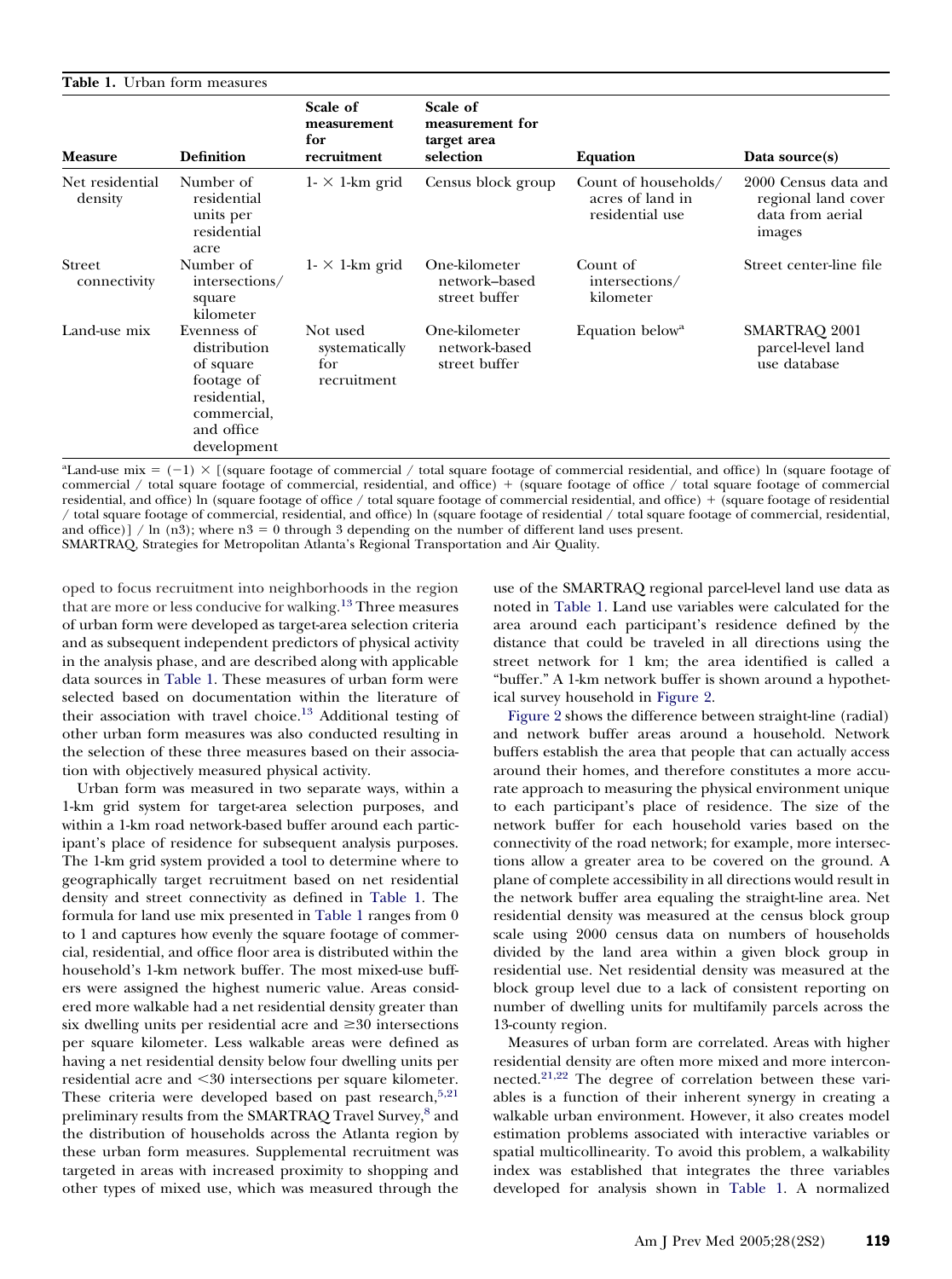<span id="page-3-0"></span>

**Figure 2.** Measuring urban form.

distribution was taken of each variable (z-score) and then the three variables were combined into an index. A range of weights was tried for each of the three variables, resulting in the following formula, which was found to have the greatest explanatory power of the variation in the valid number of minutes of moderate activity per day:

- Walkability index =  $(6 \times z$ -score of land-use mix)
- + (z-score of net residential density)
- $+(z\text{-score of intersection density})$

While not included in this analysis, measures of urban form that capture the presence of sidewalks and bike paths will also advance the ability to assess the linkages between the built environment and physical activity.

# **Data Cleaning: Determining Valid Hours and Valid Days**

In order to more accurately estimate physical activity, and to avoid considering hours in which the accelerometer was not worn as hours of being completely sedentary, criteria for valid accelerometer hours were established. Although highly sensitive to movement, it is difficult to differentiate not wearing the accelerometer from complete inactivity while wearing the accelerometer (both yield 0 activity counts). A valid accelerometer hour was considered an hour in which there were  $\leq$  30 consecutive minutes of 0 activity counts at any point during the hour. It is also critical to ensure that participants wore the equipment for a sufficient period each day to

adequately represent the day's physical activity. Eight or more valid hours defined a valid day.

Using software that accompanies the MTI accelerometers, activity counts per minute were converted into moderate and vigorous (hard plus very hard minutes) activity minutes for each valid hour on valid days using threshold values developed for adults in previous research.<sup>23</sup> The moderate and vigorous activity minutes were summed, respectively, for each valid day. The outcome variable for present analyses was moderate-intensity physical activity. Walking is the most common moderate-intensity activity, and it is expected to be more sensitive to community design than vigorous activities such as running or team sports[.13](#page-8-0) Very low levels of vigorous physical activity further limited its value for the present analyses. Participants who did not have  $\geq 1$  valid day were dropped from the analysis. When both days were valid, an average of the 2 days was used. As a result of these valid hour and valid day requirements, the sample size was reduced to 357 cases used in the analyses.

## **Analyses**

Because the moderate physical activity variable was highly skewed, a natural log transformation was used in analyses requiring continuous variables. Partial correlations between moderate physical activity and the built environment were computed, adjusted for gender, age, and education. Multiple linear regressions were conducted using demographic variables and the walkability index as the independent variable.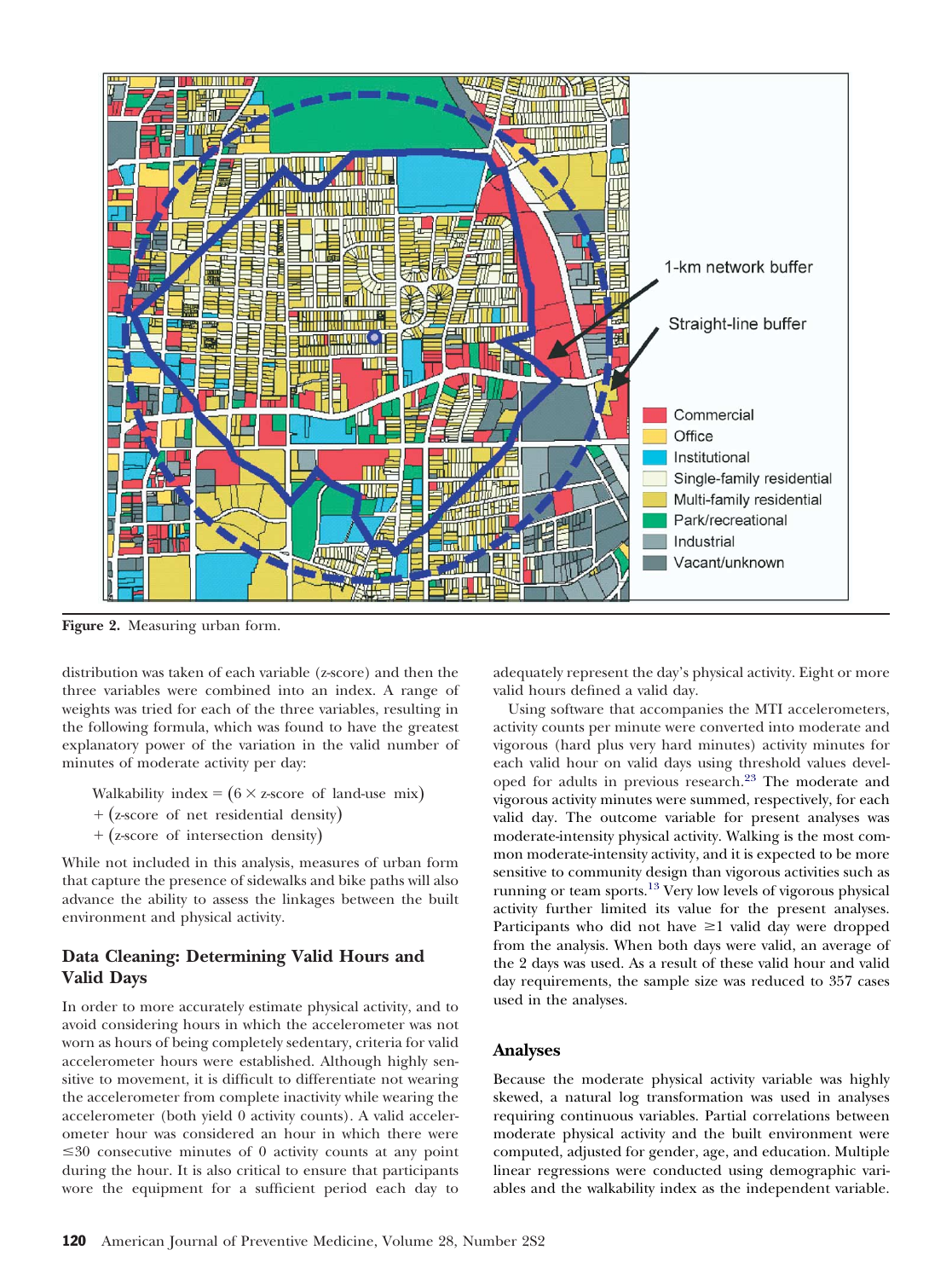#### **Table 2.** Sample characteristics  $(n=357)$

|                                                       | $%$ or mean | <b>SD</b> | Range            |
|-------------------------------------------------------|-------------|-----------|------------------|
| Gender (% female)                                     | 55.7%       | N/A       | N/A              |
| Body mass index                                       | 25.9        | 5.06      | 16.74-52.47      |
| Age (years)                                           | 43.8        | 11.54     | $20 - 69$        |
| Education $(\%$ with bachelor's degree or higher)     | 66.4%       | N/A       | N/A              |
| White $(\%)$                                          | 74.9%       | N/A       | N/A              |
| Black $(\%)$                                          | 15.9%       | N/A       | N/A              |
| Other ethnicity                                       | $9.2\%$     |           |                  |
| Land use mix (for unit, see Table 1)                  | 0.38        | 0.11      | $0 - 1.0$        |
| Intersection density (intersections per square        |             |           |                  |
| kilometer)                                            | 37.27       | 16.62     | $0 - 104.23$     |
| Residential density (households per residential acre) | 8.61        | 15.64     | $0 - 94.86$      |
| Walkability index (sum of weighted z-scores of three  |             |           |                  |
| land-use variables)                                   | 2.4         | 13.28     | $-14.66 - 30.53$ |

N/A, not applicable; SD, standard deviation.

The linear regression model did not allow an estimation of how changes in walkability in a community may relate to the probability of meeting the recommended  $\geq 30$  minutes of physical activity daily.<sup>24</sup> Thus, a logistic regression was conducted to predict meeting the  $\geq 30$ -minute guideline, using the walkability index divided into quartiles.

#### Results

Descriptive statistics are presented in Table 2 for demographics and urban form variables. Study participants were somewhat more likely to be female (55.7%), and were well educated, as 66.4% had at least a bachelor's degree. Study participants were 74.9% white and 15.9% black. The average age was 43.8 years, and 47% were overweight or obese (body mass index  $>25$ ). The purposive sampling strategy resulted in a wider range of land-use mix, intersection density, and residential density than would otherwise have occurred through randomized recruitment methods. The walkability index had values ranging from –14.66 to 30.53 (based on the sum of the z-scores).

Partial correlations among environmental variables and minutes of moderate physical activity controlling for age, educational attainment, and gender are presented in Table 3. A natural log of the minutes of moderate physical activity per day was significantly correlated with land use mix ( $r=0.145$ ,  $p < 0.01$ ), net residential density ( $r=0.179, p < 0.01$ ), and intersection density ( $r=0.111$ ,  $p < 0.01$ ). As found in previous research, each of these urban form variables are significantly correlated with one another, with the strongest association between net residential density and intersection density ( $r=0.586$ ,  $p < 0.01$ ). Based on these strong associations between urban form measures, and previous research, a walkability index was used in the linear and logistical regression analyses that follow.

As shown in [Table 4,](#page-5-0) two linear regression models (Model 1 and Model 2) were run. Model 1 included only the demographic variables, while Model 2 added the walkability index. Demographic variables were significantly related to the number of minutes of moderate physical activity, explaining 8.6% of the variance. In Model 2, when the walkability index was included, the total amount of variance explained increased a small but significant amount (total  $R^2$ =0.107), an increase of 2.1% in the explained variation. However, squared semipartial correlations show that the walkability index (0.158) was greater in its relationship with moderate physical activity than each of the demographic factors in the second model.

A weighted measure of walkability was used in the regression model presented in [Table 4](#page-5-0) that maximized the explained variation in the average number of minutes of moderate activity per day. Results presented in [Table 5](#page-5-0) demonstrate that an unweighted walkability index also yielded significant results (total  $R^2$ =0.099,  $p = 0.014$ ). However, increasing land-use mix to a factor of 6, while holding density and connectivity constant, resulted in a slight increase in the amount of explained variation in minutes of moderate activity  $(R^2$  went from

| Table 3. Partial correlations among variables, adjusting for age, gender, and education                                                     |                            |                               |                                  |  |  |
|---------------------------------------------------------------------------------------------------------------------------------------------|----------------------------|-------------------------------|----------------------------------|--|--|
|                                                                                                                                             | <b>Adjusted for</b><br>age | <b>Adjusted for</b><br>gender | <b>Adjusted for</b><br>education |  |  |
| 1. Natural log of physical activity (minutes of moderate<br>activity)                                                                       | $0.179**$                  | $0.145**$                     | $0.111**$                        |  |  |
| 2. Residential density (households per residential acre)<br>3. Land-use mix<br>4. Intersection density (intersections per square kilometer) |                            | $0.496**$                     | $0.586**$<br>$0.356**$           |  |  |

 $**p < 0.001$  (bolded).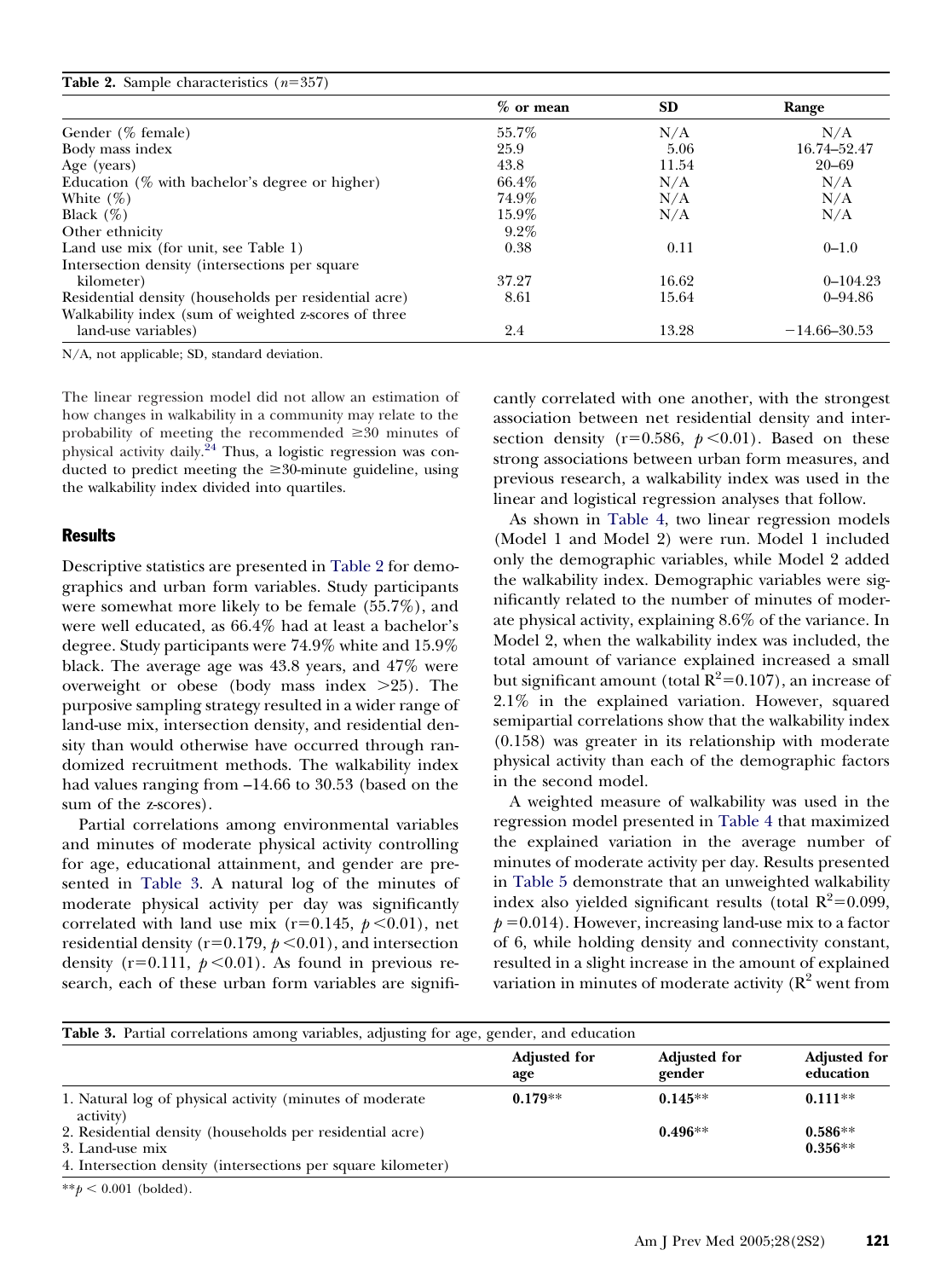<span id="page-5-0"></span>**Table 4.** Linear regression results, explaining natural log of minutes per day of moderate intensity physical activity  $(n=340)$ 

|                                              |          | <b>Standard</b> |                 | Model          |  |
|----------------------------------------------|----------|-----------------|-----------------|----------------|--|
| <b>Construct</b>                             | β        | error           | SR <sup>2</sup> | adjusted $R^2$ |  |
| Model 1 (demographics only)                  |          |                 |                 | 0.086          |  |
| p < 0.001                                    |          |                 |                 |                |  |
| Constant                                     | 1.35     | 0.168           |                 |                |  |
| Gender <sup>a</sup>                          | $-0.093$ | 0.049           | $-0.009$        |                |  |
| Age                                          | $-0.008$ | 0.002           | $-0.033$        |                |  |
| Education <sup>b</sup>                       | 0.088    | 0.054           | 0.007           |                |  |
| Ethnicity <sup>c</sup>                       | 0.169    | 0.062           | 0.019           |                |  |
| Model 2 (demographics $+$ walkability index) |          |                 |                 | 0.107          |  |
| p < 0.001                                    |          |                 |                 |                |  |
| Constant                                     | 1.258    | 0.169           |                 |                |  |
| Gender <sup>a</sup>                          | $-0.086$ | 0.049           | $-0.008$        |                |  |
| Age                                          | $-0.007$ | 0.002           | $-0.023$        |                |  |
| Education <sup>b</sup>                       | 0.096    | 0.054           | 0.007           |                |  |
| Ethnicity <sup>c</sup>                       | 0.174    | 0.061           | 0.021           |                |  |
| Walkability index                            | 0.006    | 0.002           | 0.024           |                |  |

 ${}^{a}0$  = male, 1 = female.<br> ${}^{b}0$  = less than a bachel

 $b_0$  = less than a bachelor's degree, 1 = bachelor's degree or higher.

 $c_1$  = white; 2 = nonwhite.

 $\beta$ , unstandardized beta coefficient; SR<sup>2</sup>, squared semipartial correlation.

0.099 to 0.107,  $p = 0.002$ ). Additional increases in weight to the mix measure had no effect. Increasing the weights for the intersection and residential density variables were also tested both resulting in a reduction in the explained variation in minutes of moderate activity.

In the logistic regression analysis, as seen in [Table 6,](#page-6-0) the walkability index was a significant correlate for meeting the  $\geq$  30-minute physical activity recommendation, adjusting for demographic factors. Individuals were on average  $30\%$  more likely to record  $\geq 30$  minutes of activity with each increase in the walkability index quartile. In fact, 37% of individuals in the highest walkability index quartile met this minimum  $\geq 30$  minutes of physical activity, while only 18% of individuals in the lowest walkability quartile met the recommendation. A graded relationship between walkability and meeting physical activity recommendations was demonstrated. [Table 6](#page-6-0) provides the odds ratios for each walkability quartile. Results demonstrate that the odds of meeting the recommended  $\geq 30$  minutes of moderate activity per day was 2.4 times greater for the fourth quartile group than the referent group (least walkable) with a reported confidence interval (CI) of 1.18

to 4.88. However, the third quartile group approaches a significant difference from the referent group as well  $(CI=0.99-4.12)$ .

## **Discussion**

An objectively measured walkability index was significantly related to objectively measured moderateintensity physical activity in adults. The association was observed, after accounting for demographic variables, with a continuous measure of moderate-intensity physical activity, and with meeting the  $\geq 30$ minute/day recommendation. The results indicate that when people have many destinations near their homes and can get there in a direct pathway, they are more likely to engage in moderate physical activity for  $\geq 30$  minutes on a random day.

Present results extend previous findings of environmental correlates of physical activity by using objective measures for independent and dependent variables, combining multiple community design variables into a walkability index, and using individually defined environmental variables to describe "microenvironments" within 1 km of each person's

| Table 5. Effects on the overall regression model of different weightings of land use mix factor within the walkability index |                      |                                          |       |                          |        |                         |  |
|------------------------------------------------------------------------------------------------------------------------------|----------------------|------------------------------------------|-------|--------------------------|--------|-------------------------|--|
| Land-use<br>mix weight                                                                                                       | <b>NRD</b><br>weight | <b>Intersection</b><br>density<br>weight |       | <b>Standard</b><br>error | $SR^2$ | Adjusted $\mathbb{R}^2$ |  |
|                                                                                                                              |                      |                                          | 0.027 | 0.011                    | 0.016  | 0.099                   |  |
| 2                                                                                                                            |                      |                                          | 0.022 | 0.008                    | 0.020  | 0.104                   |  |
| 3                                                                                                                            |                      |                                          | 0.017 | 0.006                    | 0.022  | 0.105                   |  |
| 4                                                                                                                            |                      |                                          | 0.014 | 0.005                    | 0.023  | 0.106                   |  |
| 6                                                                                                                            |                      |                                          | 0.006 | 0.002                    | 0.024  | 0.107                   |  |
| 8                                                                                                                            |                      |                                          | 0.008 | 0.003                    | 0.024  | 0.107                   |  |

 $\beta$ , unstandardized beta coefficient; NRD, net residential density; SR $^2$ , squared semipartial correlation.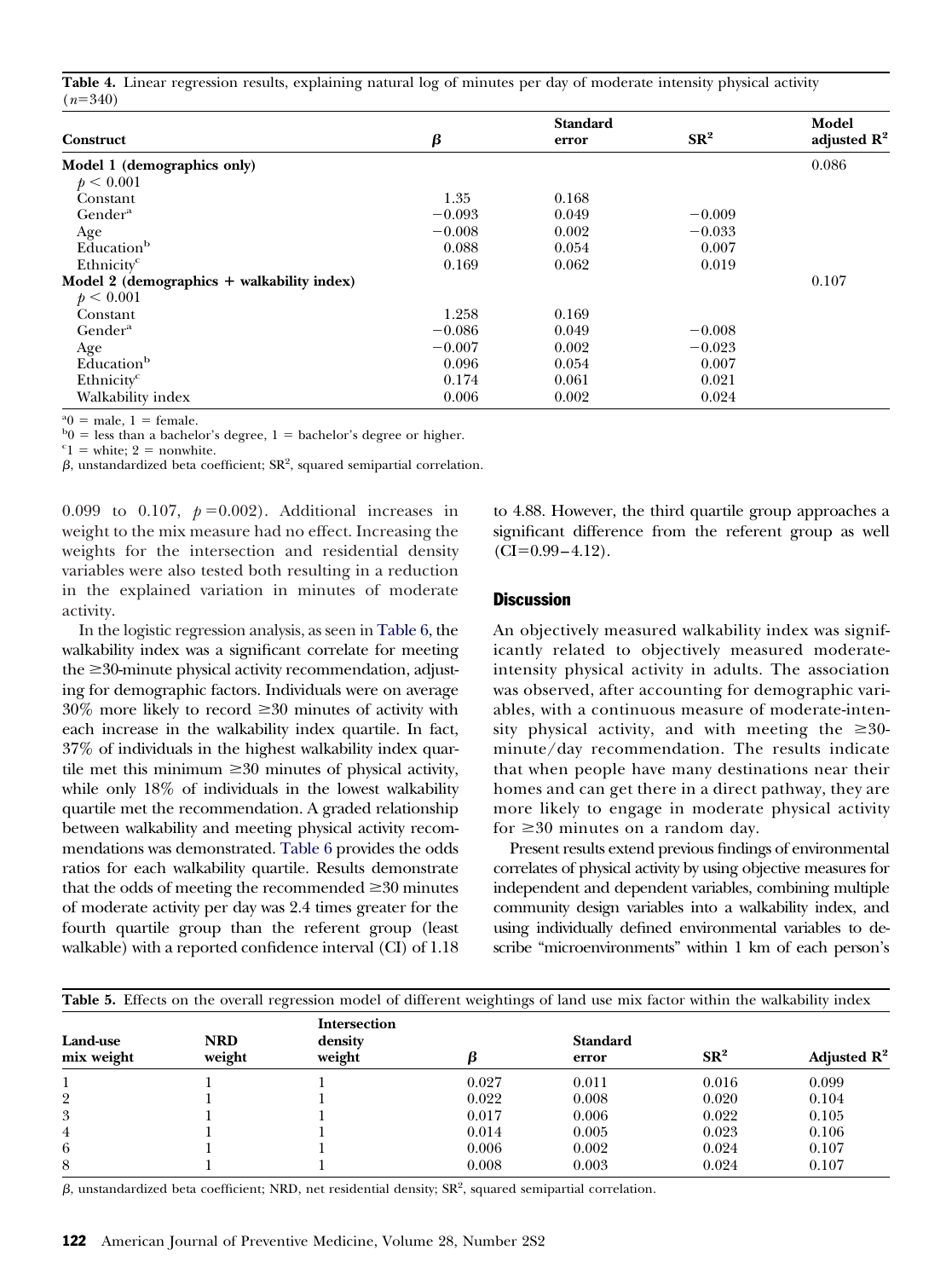<span id="page-6-0"></span>**Table 6.** Logistic regression analysis to explain meeting the recommendation of  $\geq 30$  minutes of moderate-intensity physical activity on  $\geq 1$  study days (*n*=356)

|                                                                   |         | <b>Standard</b> |                   | <b>Estimated</b> |               |
|-------------------------------------------------------------------|---------|-----------------|-------------------|------------------|---------------|
| Construct                                                         | ß       | error           | <i>b</i> value    | odds ratio       | 95% CI        |
| Gender <sup>a</sup>                                               | $-0.19$ | 0.24            | 0.42              | 0.82             | $0.51 - 1.32$ |
|                                                                   | $-0.02$ | 0.01            | 0.041             | 0.98             | $0.96 - 0.99$ |
| Age $(20 \text{ to } 69 \text{ years})$<br>Education <sup>b</sup> | 0.16    | 0.28            | 0.57              | 1.17             | $0.68 - 2.01$ |
| Ethnicity <sup>c</sup>                                            | 0.45    | 0.34            | 0.17              | 1.57             | $0.83 - 2.98$ |
| Walkability index quartiles <sup>d</sup>                          |         |                 |                   |                  |               |
| 1 (lowest)                                                        |         |                 | $1.00$ (referent) |                  |               |
| 9                                                                 | 0.49    | 0.37            | 0.19              | 1.63             | $0.79 - 3.38$ |
| 3                                                                 | 0.70    | 0.37            | 0.055             | 2.02             | $0.99 - 4.12$ |
| 4                                                                 | 0.88    | 0.36            | 0.015             | 2.40             | 1.18–4.88     |

 ${}^{a}0$  = male, 1 = female.<br> ${}^{b}0$  = less than a bachel

 $b_0$  = less than a bachelor's degree, 1 = bachelor's degree or higher.

 $c_0$  = non-white, 1 = white.

<sup>d</sup>Reference group is the lowest walkability quartile, with higher quartiles associated with higher walkability.

 $\beta$ , unstandardized beta coefficient; CI, confidence interval.

home. The ability of the walkability index to explain an overall measure of moderate-intensity physical activity is notable, because overall physical activity is expected to be the best predictor of health outcomes. However, most previous studies of community design examined only transportationrelated walking and cycling[.1](#page-7-0)

Confidence in the findings is strengthened by the significant contribution of the walkability index to explaining total minutes of moderate-intensity physical activity as well as the categorical variable of meeting the  $\geq$ 30 minutes of moderate activity on  $\geq$ 1 of the 2 reporting days[.24](#page-8-0) The finding that people living in better connected, more compact, mixed use neighborhoods are more likely to be active enough to achieve health benefits has great policy significance. As found in the logistic regression model, modest changes in the walkability of a neighborhood can translate into important, health-enhancing population-level increases of activity. Only 18% of those living in communities with the lowest level of walkability recorded  $\geq 30$  minutes of walking on at least 1 day, compared with 28.1% in the second, 32.3% in the third, and 37.5% in the top quartile of walkability. This result suggests that designing neighborhoods for pedestrian use could help many people meet the guidelines, although a confounding effect of neighborhood selection cannot be ruled out. In contrast to physical activity promotion programs for individuals that typically have short-term effects, $25$ building walkable neighborhoods could be expected to have relatively permanent effects. Given that Atlanta is one of the least walkable and most sprawling regions in the United States,  $3,8$  it was encouraging that even in this context, walkable neighborhood designs were related as expected to physical activity.

Based on previous findings in the transportation and urban planning literatures, land-use mix, connectivity of streets, and residential density were expected to be related to overall physical activity in bivariate analyses.<sup>1</sup> Our results confirmed these earlier studies. All three variables were included in an index to determine whether the combination explained more variance in physical activity than any single variable. It is often difficult to estimate the strength of environmental associations with physical activity because land-use variables tend to be inter-related. $21$  Thus, the present demonstration of the significant association using a walkability index to explain objectively measured physical activity is a substantive advance. An index that optimally combines inter-related variables should provide a better estimate of true effect sizes, and the index may be a useful tool for explaining to planning professionals and policymakers that multiple design variables need to be considered simultaneously in creating "activity-friendly" communities.<sup>22</sup> The walkability index presented in this paper was weighted based on preliminary analyses of the combined variables to explain the variation in moderate activity levels for this data set. However, an unweighted walkability index performed nearly as well. Because there is no reason to assume that the walkability index presented in this paper is optimal, further work is needed to evaluate other indices and their generalizability across multiple locations and population groups.

The walkability index explained a significant amount of variance in physical activity after adjusting for gender, age, education, and ethnicity, but the amount of additional variance explained was only about 2.1%. However, gender, which is one of the most consistent correlates of physical activity, explained far less than 2% of the variation in moderate physical activity. Taken as a whole, the entire model explained 10.7% of the variance; therefore, most of the variance in physical activity was unexplained. A wide variety of demographic, biological, psychological, behavioral, social, and environmental variables are correlated with physical activity, $25$  so it is not expected that any single variable or set of variables will explain large amounts of variance. Even when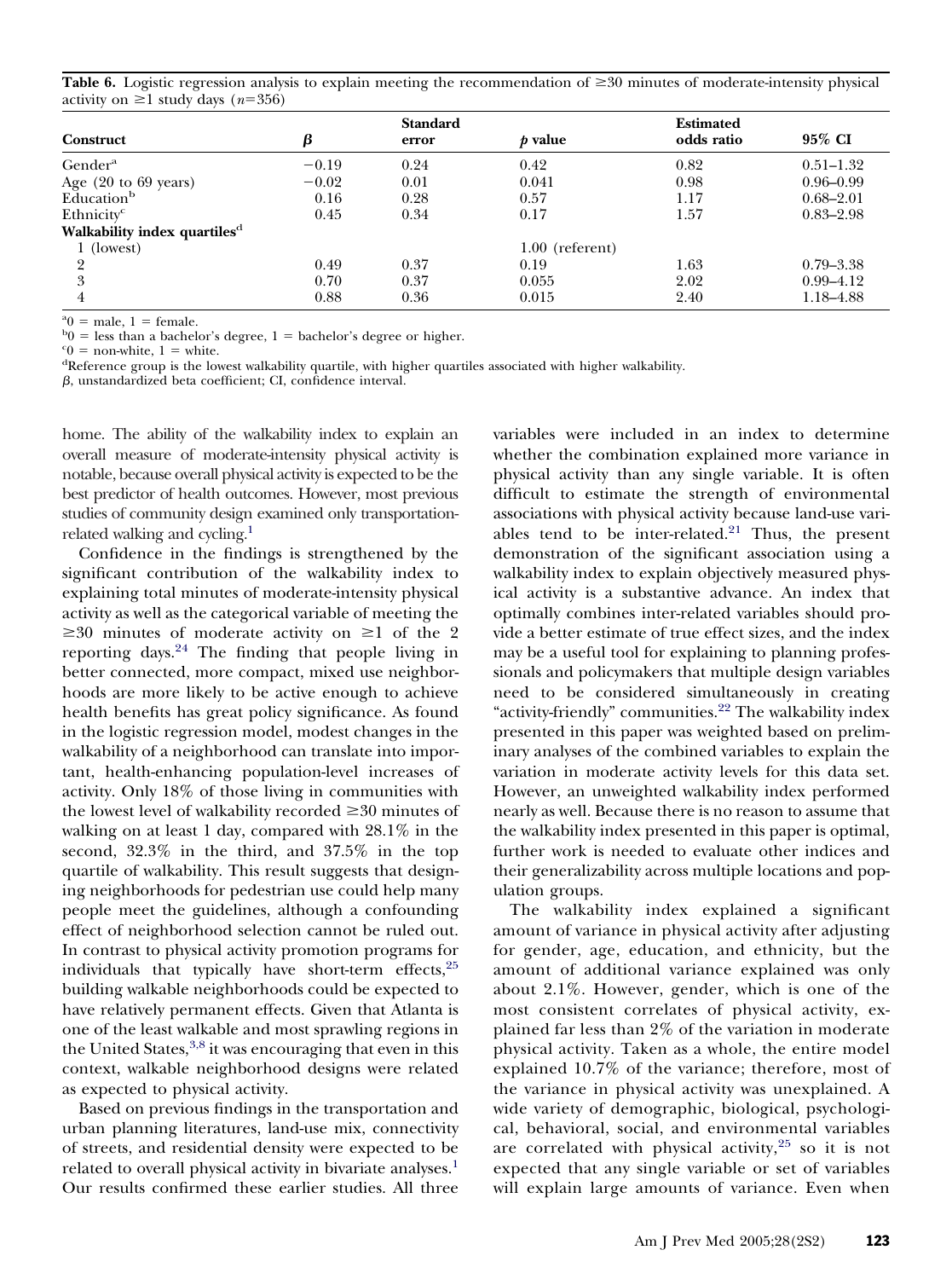<span id="page-7-0"></span>many variables are included in multivariate models, it is uncommon to explain  $>30\%$  of the variance in physical activity,[26](#page-8-0) and studies to date have explained much less variance in objectively measured physical activity.[27](#page-8-0) Thus, the variance explained by the walkability index contributes to our overall understanding, and it is likely that other untested environmental variables, such as presence of sidewalks and bikeways, will explain additional variance.

It was also notable that each quartile increase in walkability was associated with an increase in the percent of those engaging in 30 minutes or more of moderate physical activity per day. The effect size does seem to be large enough for public health significance. In particular, the odds are 2.4 times greater that respondents in the highest walkability quartile will meet the recommended  $\geq 30$  minutes of moderate physical activity than respondents in the lowest walkability quartile. However, this is the first study to make the direct association between objectively measured physical activity and neighborhood walkability and additional research will help to verify these results.

There are several limitations to the present study. The Atlanta region is well known to have limited variability in land use, but oversampling in more "walkable" areas enhanced variability. In addition, this crosssectional study design does not allow us to account for potential effects of self-selection or attitudinal predeterminants of community choice, or the choice to walk. Although objectively measured physical activity is rarely available in studies of this kind, only a maximum of 2 days of monitoring were available, and this limitation likely led to an underestimate of true effect sizes. While the accelerometers provide an objective measure of physical activity, they do not provide a perfect picture of an individual's level of activity. For example, accelerometers cannot measure some activities such as swimming or bicycling. The study did not measure how the presence of sidewalks and bikeways might impact levels of physical activity. Also, very low levels of vigorousintensity physical activity precluded analyses using other health-related physical activity variables. The people in the sample who agreed to wear the monitors were more likely to be white and affluent than the population of the region. Our sample was 74.9% white as compared to 59.37% in the Atlanta region.<sup>28</sup> To reduce seasonal effects on travel patterns, data were only collected in the fall and spring, so future studies should examine seasonal effects. Although additional environmental variables are hypothesized to be related to physical activity, $1,8$  only variables available in the GIS database could be examined in the present study. "Neighborhood" was operationally defined as being within 1 km of each person's home, but other neighborhood definitions should be explored to identify how people interact with their local environments.

Present results indicate that people are more physically active and more likely to meet recommendations of  $\geq$  30 minutes of moderate activity when they live in neighborhoods with nearby shops and services, with many street connections between residential and commercial districts. Community design variables were significantly related to moderate intensity physical activity for all purposes, and additional confidence in the results is justified by the objective measurements of key variables.

The results of this study add to a growing evidence base suggesting that city planners and public health professionals need to work closely together to advocate for policies that will make all neighborhoods as "activity friendly" as possible.

We acknowledge George Boulineau, who as director of planning and programming at the Georgia Department of Transportation, funded the creation of the SMARTRAQ program. Tom Weyandt, director of comprehensive planning at the Atlanta Regional Commission is recognized for his support of the SMARTRAQ program, and for his willingness to include questions on physical activity and health within the regional household survey data collection process. This was a pioneering act with no precedent and made this research possible. The authors would like to acknowledge the Center for Geographic Information Systems at Georgia Tech for their considerable work on the land use database and Geostats, LLP for accelerometer deployment. Funding for this research was provided by the Georgia Department of Transportation, the Georgia Regional Transportation Authority, and the Centers for Disease Control and Prevention.

No financial conflict of interest was reported by the authors of this paper.

### References

- 1. Saelens BE, Sallis JF, Black JB, and Chen D. Neighborhood-based differences in physical activity: an environment scale evaluation. Am J Public Health 2003;93:1552–8.
- 2. Frumklin H, Frank LD, Jackson RJ. The public health impacts of sprawl: designing, planning, and building healthy communities. Washington, DC: Island Press, 2004.
- 3. Ewing R, Schmid TL, Killingsworth R, Zlot A, Raudenbush S. Relationship between urban sprawl and physical activity, obesity and morbidity. Am J Health Promotion 2003;18:47–57.
- 4. Frank LD, Andersen M, Schmid TL. Obesity relationships with community design, physical activity, and time spent in cars. Am J Prev Med 2004;27:87.
- 5. Ewing R, Cervero R. Travel and the built environment: a synthesis. Transportation Res Rec 2001;1780:87–122.
- 6. French SA, Story M, Jeffery RW. Environmental influences on eating and physical activity. Ann Rev Public Health 2001;22:309–35.
- 7. Humpel N, Owen N, Leslie E. Environmental factors associated with adults' participation in physical activity: a review. Am J Prev Med 2002;22:188–99.
- 8. Frank LD, Engelke PO, Schmid TL. Health and community design: the impact of the built environment on physical activity. Washington, DC: Island Press, 2003.
- 9. Giles-Corti B, Broomhall MH, Knuiman M, Collins C, Douglas K, Ng K, Lange A, Donovan RJ. Increasing walking: how important is distance to, attractiveness, and size of public open space? Am J Prev Med 2005;28(suppl 2):169–76.
- 10. Dannenburg AL, Jackson RJ, Frumkin H, et al. The impact of community design and land-use choices on public health: a scientific research agenda. Am J Public Health 2003;93:1500–8.